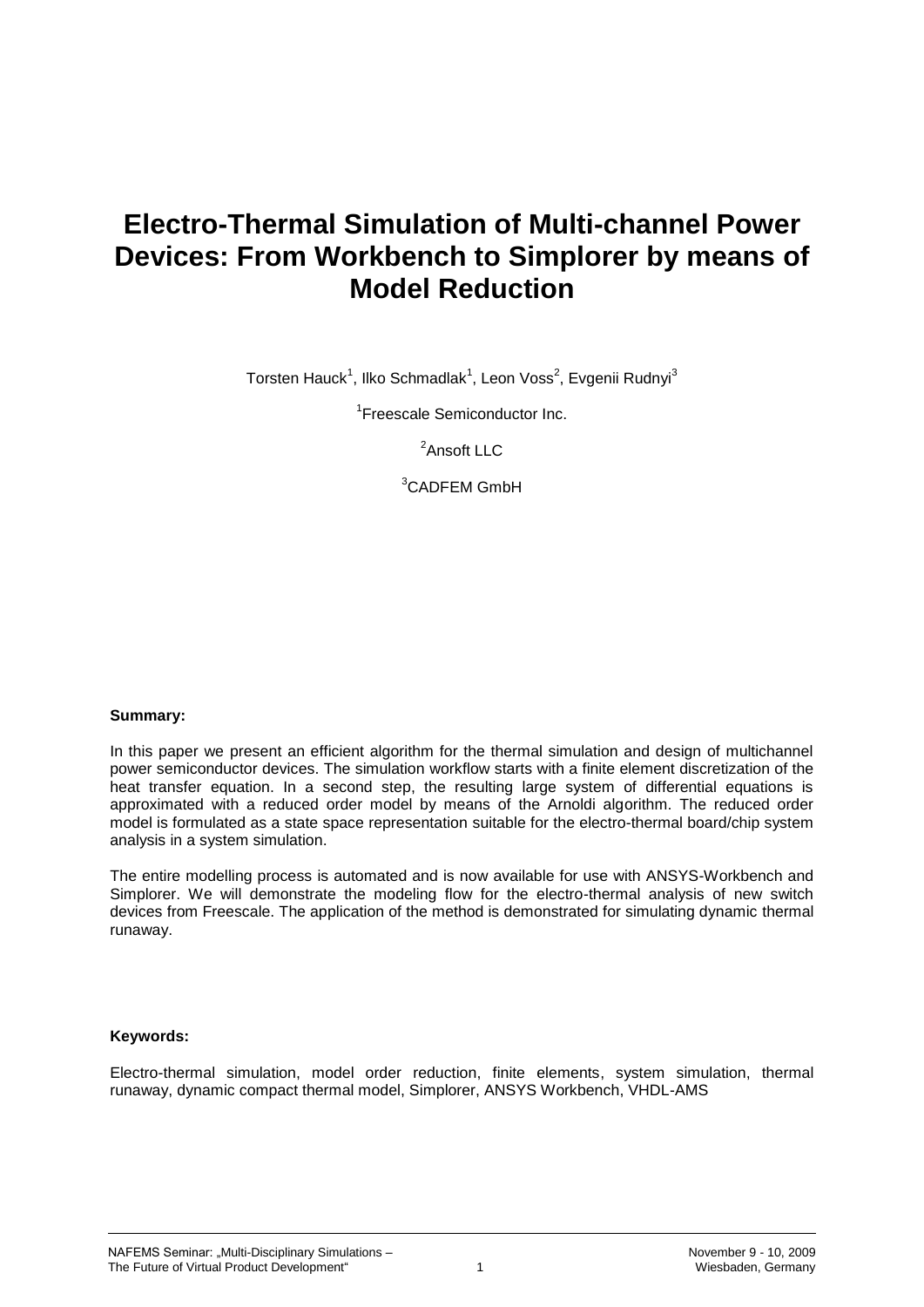### **1 Introduction**

This work is a continuation of the paper presented recently at Therminic-2009 [1] where we have demonstrated the efficiency of model reduction for system level simulation. In this work we take the next step and report on how the new technology can be incorporated in the design flow with the use of tools from the ANSYS family.

We start with a short overview of the application of model reduction for thermal problems, then we review the main results from the previous work [1]. We then present the design flow with the use of ANSYS Workbench, MOR for ANSYS and Simplorer. Here another chip from Freescale will be used as a case study. Finally we describe the electro-thermal simulation with the reduced model in Simplorer where two different subsystems, thermal and electrical, are coupled with each other in a conservative manner using the VHDL-AMS behavioral modeling language.

# **2 Overview of Model Reduction**

The partial differential equation for transient heat conduction [2]

$$
\nabla k \nabla T + Q - \rho C \frac{\partial T}{\partial t} = 0 \tag{1}
$$

combined with the convection boundary conditions

$$
q = h(T - T_{bulk})\tag{2}
$$

is an efficient means to model thermal phenomena in a chip [3]. After the discretization of (1) and (2) by the finite element method one obtains

$$
Ex + Kx = Bu
$$
  

$$
y = Cx
$$
 (3)

where x is the state vector containing degrees of freedom in the finite element model,  $E$  and  $K$  are the heat capacity and heat conductivity system matrices. The load in Eq. (3) is presented in the form of a product of a constant input matrix  $B$  and a vector of input functions  $u$  that will represent the power dissipation in active devices as a function of time. The output vector *y* contains linear combinations of temperatures that are of interest in system level simulation, for example, the junction temperatures.

In terms of coupling this dynamic model to a system-level simulation, the classical state-space formulation is useful. Eq. (3) can be easily transformed into this form

$$
\dot{x} = Ax + Bu \tag{4}
$$

 $y = Cx$ 

Eqs. (3,4) could be directly converted to a Kirchhoff network consisting of thermal resistors and capacitors  $[4]$  however the main problem along this route is that the state vector  $x$  is high dimensional. Consequently these equations are not directly applicable for system level simulation and a separate development of a dynamic compact thermal model is necessary [5].

Model order reduction [6] allows us to find a reduced model from Eq. (3) automatically. Its application to thermal problems has been documented, for example in [7]. The main assumption for model reduction is that the high dimensional state vector actually moves in a lower-dimensional subspace and we can project the original system on that subspace. As such, the goal of model reduction techniques is to find the low-dimensional subspace that accurately captures the dynamics of the state vector *x* .

For large systems the most efficient method to perform model reduction is implicit moment matching [7]. The idea of moment matching is to transform the dynamic system (3) into the Laplace domain and then to find such a lower-order system that has the same first derivatives in the Taylor expansion (moments) around some point as the original model. The direct implementation of this idea is numerically highly unstable. However, mathematicians have found that by means of the generation of a particular Krylov subspace, one finds such a projection subspace such that the reduced model matches the first moments [6] automatically.

The Arnoldi algorithm from [6][7] has been implemented in the software MOR for ANSYS (Fig. 1) that reads the system matrices directly from the ANSYS files, performs model reduction, and then writes the reduced matrices [8][9].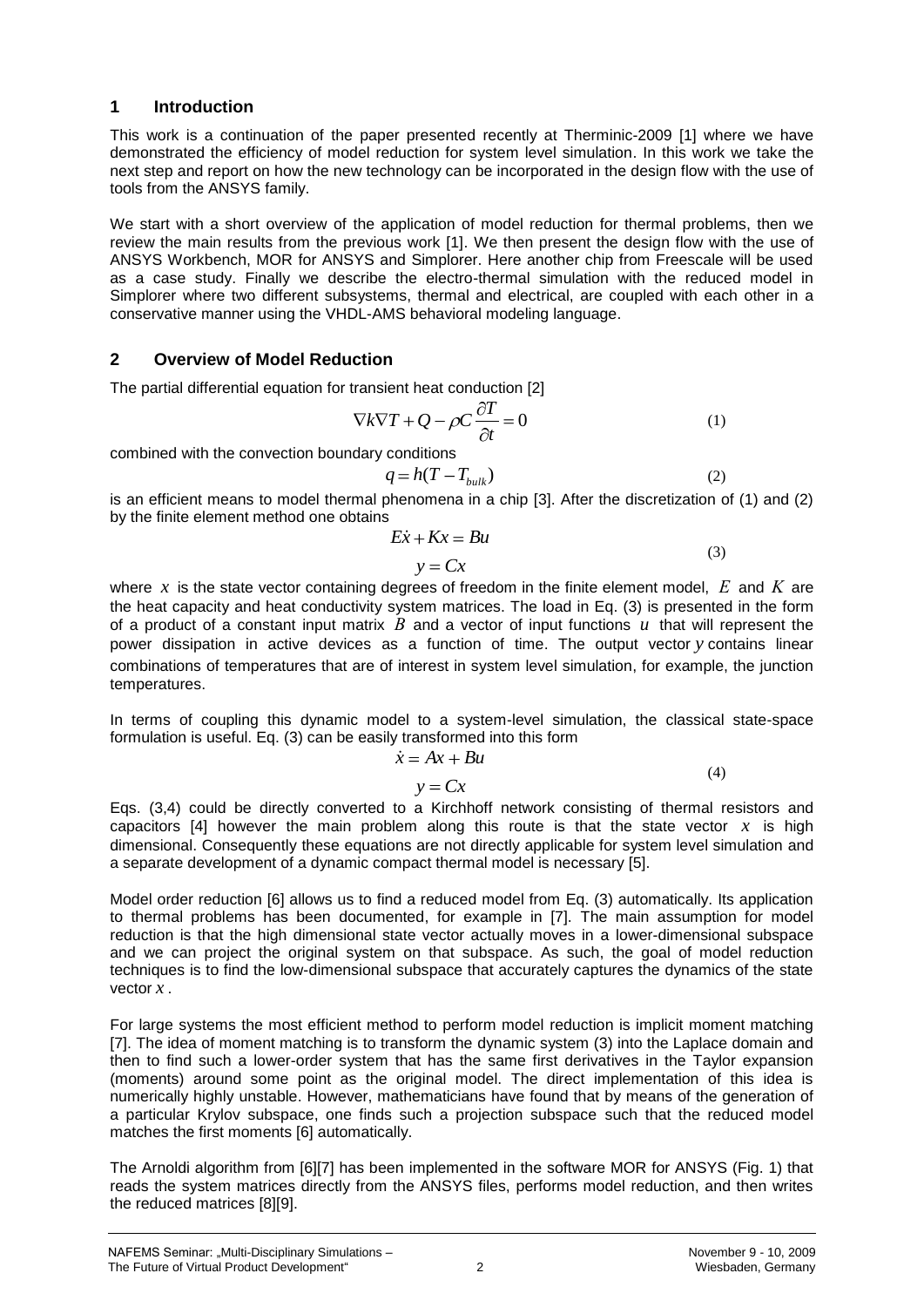

Fig. 1. The structure of MOR for ANSYS

# **3 Short Summary of the Previous Work**

The main idea of our previous work [1] is expressed in Fig. 2. The thermal model of Freescale eXtream Switch devices has been developed in ANSYS with about 300.000 degrees of freedom. This gives us a reasonably accurate linear model however the transient simulation is out of reach from the viewpoint of system simulation. Four power transistors in the chip have been defined as independent power sources (four input functions in Eq. 3) and four junction temperatures have been defined as outputs. The reduced system of dimension 60 (15 degrees of freedom per input) approximates the original high dimensional ANSYS model with accuracy better than 1% and has been used in the electro-thermal simulation at the system level. Typical simulation results are presented in Fig. 3.



Fig. 2. From a finite element thermal model to electro-thermal simulation at the system level



Fig. 3. Typical simulation results using SPICE [1]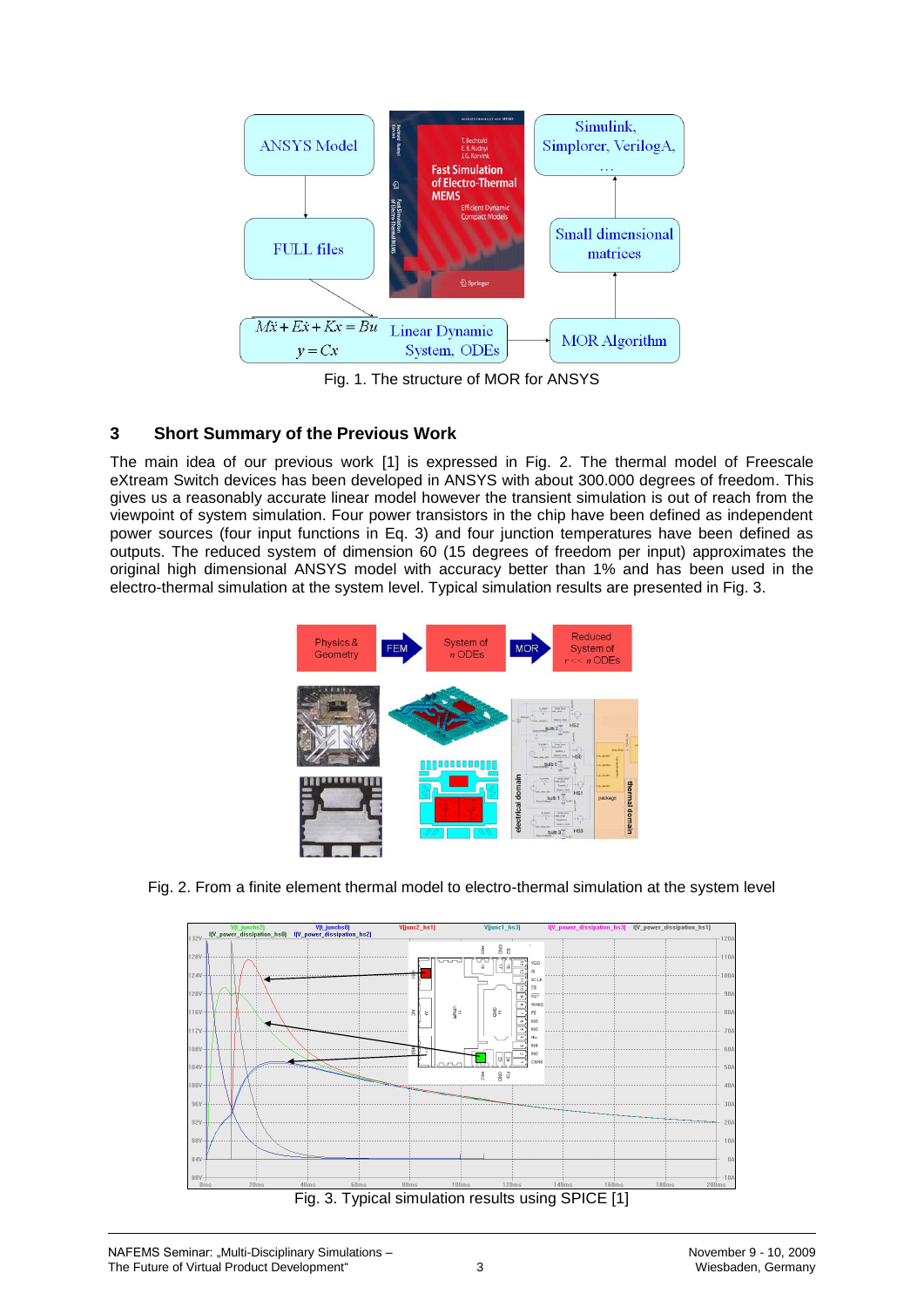# **4 Design Flow to Use Model Reduction**

The implementation of the Arnoldi Algorithm (MOR for ANSYS) that was employed to generate the reduced model as shown in Fig 2 is a command-line tool. As a result, it is very straightforward to integrate in a custom design flow. In this section, we present how it this has been done in the case of ANSYS Workbench and Simplorer.

Fig 4 displays the package with two power transistors (Fig 4, a) and its half-symmetry model in ANSYS Workbench (Fig 4, b). Then the chip is shown on the PCB (Fig 4, c) and the thermal analysis in Workbench has been performed for this model. A typical temperature distribution is shown on the right in Fig 4, d.



Fig. 4. a) Package with two power transistors; b) its half model in Workbench c) the half model on a PCB d) the temperature distribution without the mold.

Once the model in Workbench is ready, a user defines so-called "named selections" to specify objects where power dissipation occurs. Then he/she inserts a command snippet that takes this information as input. The script is generic and only its arguments change from model to model. The script defines inputs as 1 W power dissipation per named selection and then defines the temperature outputs in the middle of defined surfaces (typically on the top of the die). This way the user can execute the model reduction directly from within the GUI of ANSYS Workbench.



to prepare information necessary for MOR for ANSYS

MOR for ANSYS generates a reduced model in the state-space form of Eq. (4) which can be directly read in Simplorer (see Fig. 6). Simplorer allows us to model thermal subsystems (Fig. 7) where the reduced model will be treated as a subsystem in a conservative nodal formulation: temperature and heat loss as across and through variables respectively. The reduced system also has a terminal that allows us to define the ambient temperature. The thermal impedance for one power source computed in Simplorer with the reduced model is compared with the results computed in ANSYS in Fig. 8. The difference is less than one percent while the reduced model has the dimension 30 (15 degrees of freedom per input) and the original ANSYS model has about 300.000 degrees of freedom.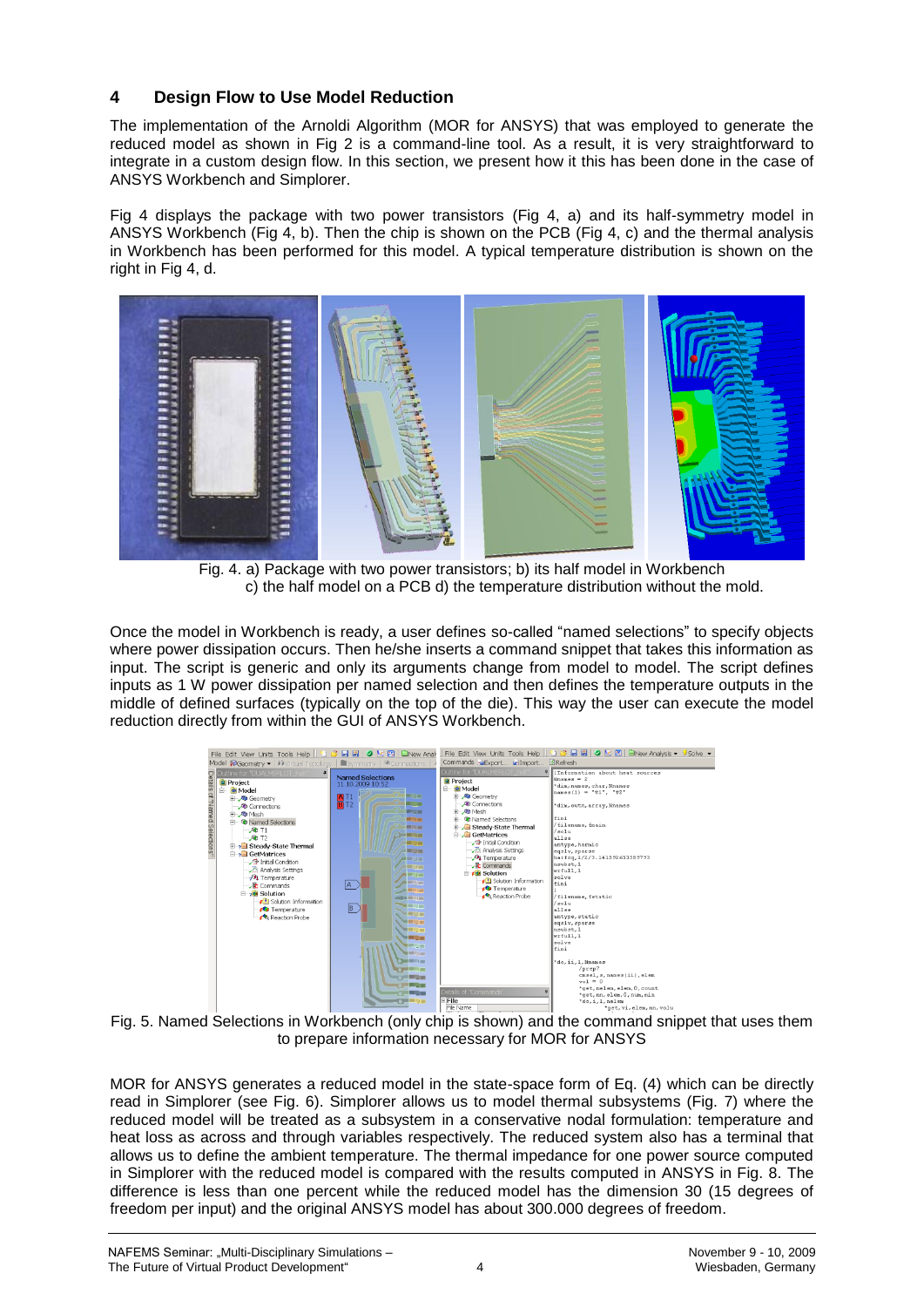|                                              |                                                                                     | $\times$<br>arameters - U1 -                      |                         |                                                                                     |                                                                                                                                                                                                       |
|----------------------------------------------|-------------------------------------------------------------------------------------|---------------------------------------------------|-------------------------|-------------------------------------------------------------------------------------|-------------------------------------------------------------------------------------------------------------------------------------------------------------------------------------------------------|
| icEditor - [merlot - Comparison - Schematic] |                                                                                     | State-Space Model Output / Display                |                         |                                                                                     |                                                                                                                                                                                                       |
|                                              |                                                                                     | Name U1                                           |                         | <b>F</b> Show Name                                                                  |                                                                                                                                                                                                       |
| Simplorer Circuit Tools Window Help          |                                                                                     | Model Type                                        |                         |                                                                                     |                                                                                                                                                                                                       |
| Design Settings                              | $\Box \rightarrow \Box \oplus \Box \oplus \Box \oplus \Box \oplus \Box \oplus \Box$ | C Z Formulation                                   |                         | C Y Formulation                                                                     | C Non-Conservative<br>C S Formulation                                                                                                                                                                 |
| <b>SubCircuit</b>                            | Tel Add SubCircuit                                                                  | Model Parameters                                  |                         | Terminal Reference                                                                  | -Zref Specification                                                                                                                                                                                   |
| ×.<br>Solution Setup                         | Add Simulink Component                                                              | No. of States:                                    |                         | C None                                                                              | <b>V</b> Use Default                                                                                                                                                                                  |
| Import SDB File                              | Add MathCad Component                                                               | No. of Terminals:                                 |                         | Common                                                                              | Zief Value 50                                                                                                                                                                                         |
| Optimetrics Analysis                         | Maxwell Component                                                                   | Domain Thermal                                    | $-$                     | C Independent                                                                       |                                                                                                                                                                                                       |
| Results<br>٠                                 | Add RMxprt Dynamic Component                                                        | Choose Matrix<br>Name Spe                         | Matrix Entry            |                                                                                     |                                                                                                                                                                                                       |
| Optimetrics Results                          | Q3D Dynamic Component                                                               | $\mathcal{F}$ A<br>30<br>30 <sub>2</sub><br>l₩В   | Matrix Type Full Matrix | $\vert \mathbf{v} \vert$                                                            | -Matrix Source<br>@ Manuel<br>$C$ F/e                                                                                                                                                                 |
| Design Properties                            | Add PExprt Static Component                                                         | l e c<br>2x30<br>lvó<br>2x2<br><b>VIC</b><br>30x1 | <b>Enter Matrix</b>     |                                                                                     | Populate                                                                                                                                                                                              |
| Passed Parameters                            | Add Mechanical Component                                                            |                                                   | V View Matrix           |                                                                                     |                                                                                                                                                                                                       |
| Edit Notes                                   | Add Icepak Component                                                                |                                                   |                         |                                                                                     | Viewer<br>10                                                                                                                                                                                          |
| 图 Qutput Dialog<br>Ctrl+Shift+O              | Add State Space Component                                                           |                                                   |                         | 2.55.7112 -38.2071 71.1535 - 126.621                                                | (151.73587.3392 -162.362 287.321 -192.17 -847.086 957.458 -1232.45 1557<br>$-1707.0$<br>588,629,756,259<br>277 942                                                                                    |
|                                              |                                                                                     |                                                   |                         | -96.6314 174.281<br>-291.907 169.726 -322.226581.161 -392.59 -1911.15 2447.89 -3134 | 83 3645 66 - 3936 5<br>2 239.856 -139.462 264.771 -477.532 322.586 1652.54 -2313.95 3116.9 -3609.52 3844.27<br>8 254 551 148 006 -280 992 506 788 -342 349 -1753 78 256 1.84 -3712 54 4533 35 -4854 4 |

Fig. 6. Import of the reduced model in Simplorer



Fig. 7. Test circuit for the reduced model in Simplorer



Fig. 8. Comparison of the thermal impedance of one transistor in Simplorer: the reduced model vs. the original ANSYS model

# **5 Thermal runaway**

Thermal runaway refers to a situation where an increase in temperature changes the conditions in a way that causes a further increase in temperature leading to a destructive result. Let us demonstrate this phenomenon for the ohmic loss of a power transistor. We neglect any electrical transients and concentrate only onto the impact of the drain to source resistance at the on-state  $R_{\text{DSon}}$ , This resistance can be described as a linear function in the transistor junction temperature *TJ*:

CK Abbrecher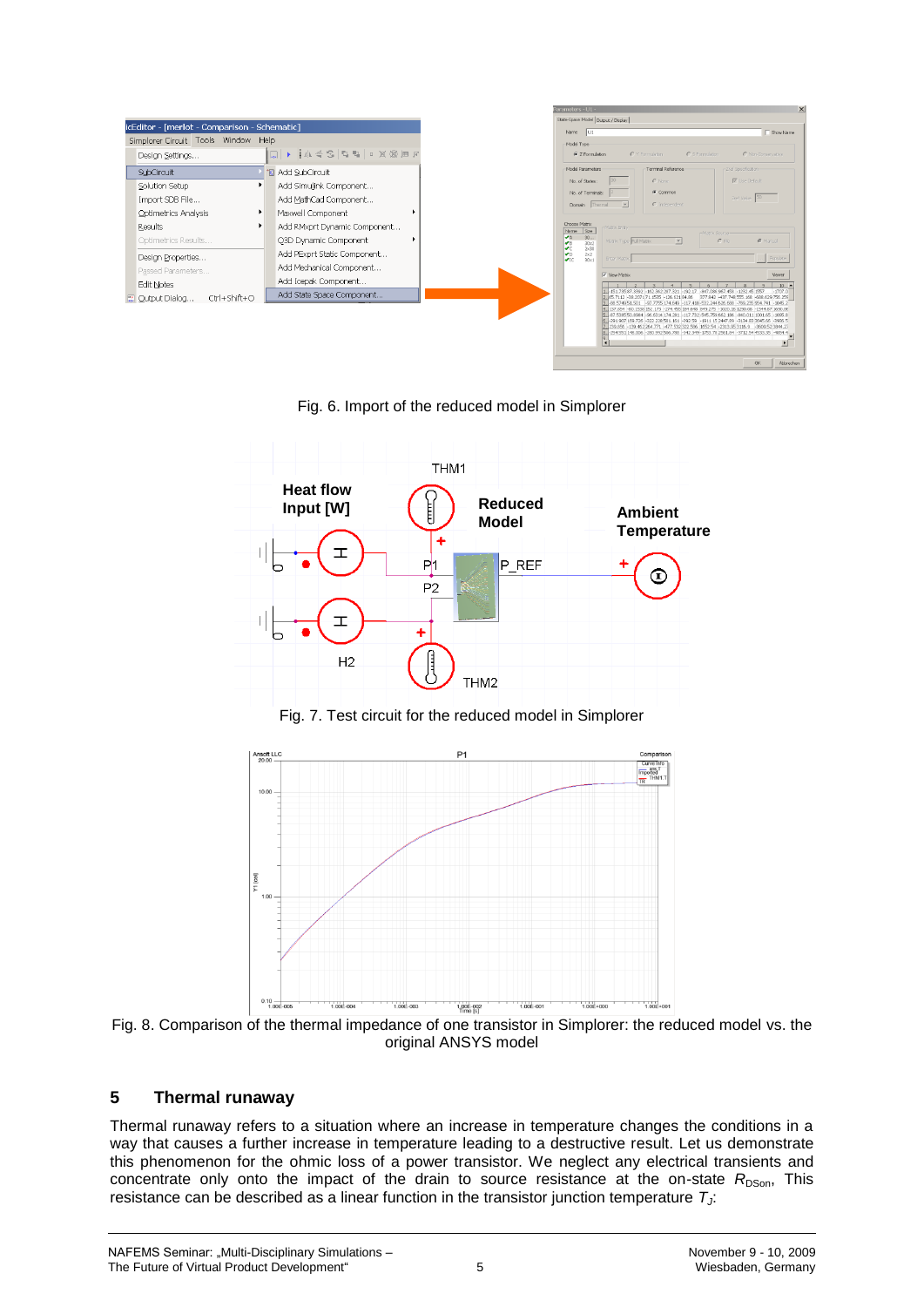$$
R_{DSon} = R_0 + k(T_J - T_0),
$$
\n(5)

where  $R_0$ , *k* and  $T_0$  represent the electrical resistance at a given reference temperature, the temperature coefficient and the reference temperature, respectively. The drain to source current *I* will cause heat generation of power *P*

$$
P = I^2 R_{DSon} = I^2 R_0 + I^2 k (T_J - T_0) ,
$$
 (6)

 $R_{DSm} = R_0 + k(T_0 - T_0)$ , (5)<br>  $R_{DSm} = \int_{R_0}^{R_0} t^2 r^2 R_0 + I^2 k(T_2 - T_0)$ , (6)<br>
The electrical resistance at a given reference temperature, the<br>
then the summersture respectively. The drain to source current *I* will<br>
that i The heat generation will in turn result in a temperature rise, which depends on the ability of the structure to transfer the heat away from the transistor junction into the ambient environment. Let us consider a simple thermal model of one single heat path with the thermal resistance  $\Theta_{JA}$  and one time constant  $\tau$ . The heat transfer can be modeled by one equivalent thermal RC cell. The heat generation power *P* represents the net flux, whereas junction and ambient temperatures, *T<sup>J</sup>* and *TA*, represent the potentials in the opposite nodes of the RC-cell (Fig. 9).

Fig. 9. Equivalent thermal RC-cell

The junction temperature is then determined by the following differential equation:

$$
\frac{1}{\Theta_{JA}} \mathbf{C}_J - T_A \mathbf{F} \frac{\tau}{\Theta_{JA}} \frac{d}{dt} \mathbf{C}_J - T_A \mathbf{F} = P \tag{7}
$$

Assuming a constant ambient temperature, replacing the heat generation power with (6) and rearranging equation (7) finally yields the differential equation for the junction temperature as follows:

$$
T_J \bigodot \partial_{JA} I^2 k \Bigg] \tau \frac{dT_J}{dt} = \Theta_{JA} I^2 \bigodot - k T_0 \Bigg] T_A \,. \tag{8}
$$

By applying an integrating factor, equation (8) transforms into the next differential equation

$$
\frac{d}{dt} \left( T_J e^{\left(\frac{1-\Theta_M I^2 k}{\tau}t\right)} \right) = \frac{1}{\tau} \Phi_{JA} I^2 \Phi_0 - k T_0 \Bigg[ T_A e^{\left(\frac{1-\Theta_{JA} I^2 k}{\tau}t\right)} \tag{9}
$$

that can be integrated as follows:

$$
T_J = e^{\frac{-1+\Theta_M I^2 k}{\tau}} \frac{1}{\tau} \left| \int \bigotimes_{JA} I^2 \bigotimes_{0} -k \, T_0 \bigg] T_A \, \bigg\{^{\frac{1-\Theta_M I^2 k}{\tau}} \bigg\} \, dt + C_0 \right|, \tag{10}
$$

with the integration constant  $C_0$ . We now assume that the junction temperature is equal to the ambient temperature at the initial state. Furthermore we assume a step function for the drain-source current *I*. The final solution for the junction temperature will then read

$$
T_J = \frac{\Theta_{JA}I^2 \bigotimes_0 - k T_0 \bigg] T_A}{1 - \Theta_{JA}I^2 k} \left( 1 - e^{\frac{-1 + \Theta_{JA}I^2 k}{\tau}} \right) + T_A e^{\frac{-1 + \Theta_{JA}I^2 k}{\tau}} \tag{11}
$$

If we set the temperature coefficient *k* to "0", we receive the well known solution of the step response for a constant drain-source on-resistance:

$$
T_J = \Theta_{JA} I^2 R_0 \left( 1 - e^{\frac{-t}{\tau}} \right) + T_A , \qquad (12)
$$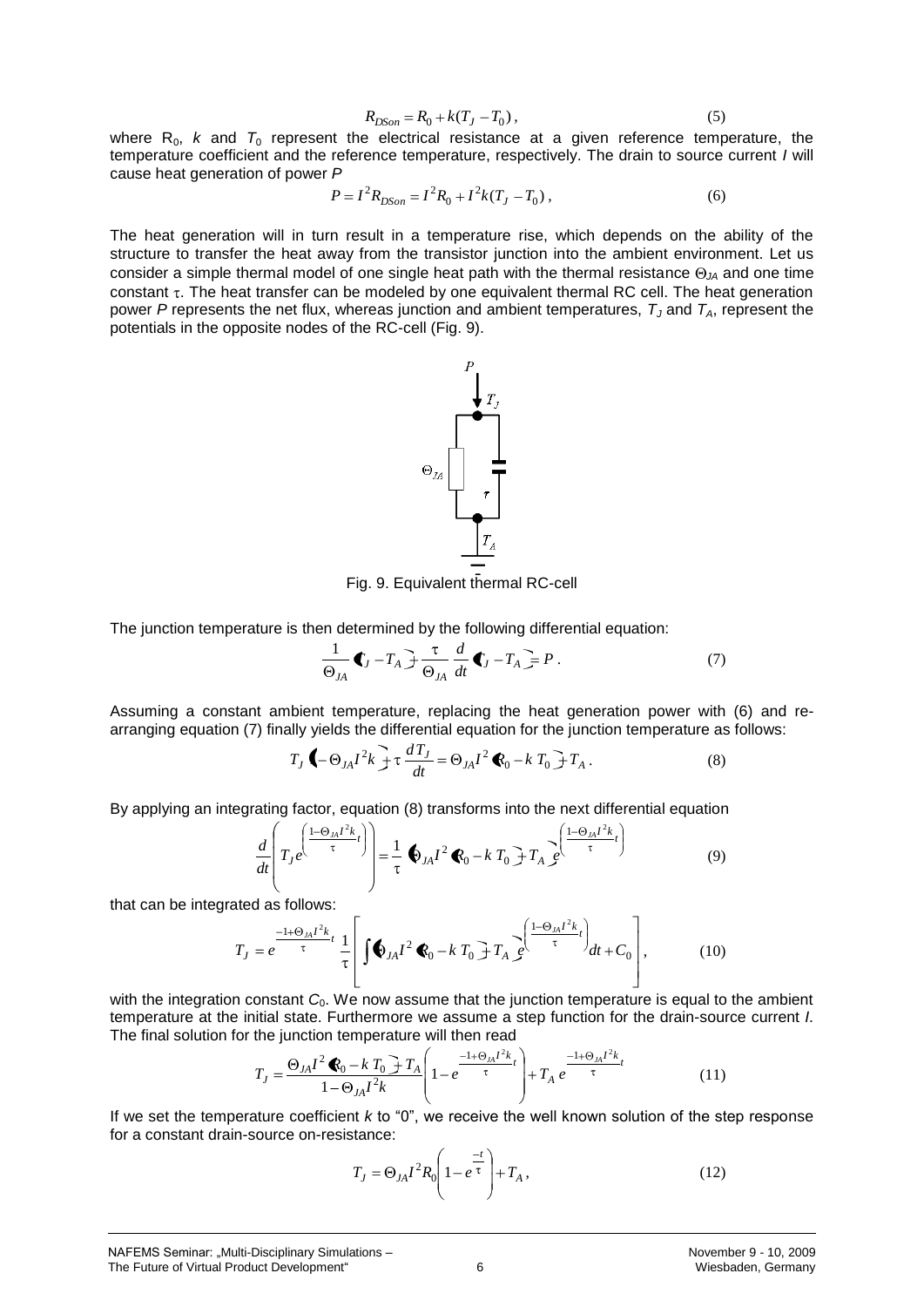but if the temperature coefficient *k* remains nonzero we will be able also to find an unstable condition for the junction temperature at a critical current value of

$$
I_{cr} = \frac{1}{\sqrt{\Theta_{JA}k}} \,. \tag{13}
$$

The arguments of the exponential functions in (11) become positive for current values greater than the critical value, which causes the junction temperature to go to infinity with increasing time. Hence, the self-heating of the transistor will in these cases

$$
I \ge I_{cr}, \quad t \to \infty, \quad T_J = \infty. \tag{14}
$$

always result in a thermal runaway phenomenon.

Fig. 10 shows the junction temperature rise as a function of time for different drain-source current to critical current ratios. All curves up to the ratio lower than the critical values of "1" reveal a finite steady state temperature. Curves with the ratio greater than or equal to "1" always result into a thermal runaway.

temperature rise (TJ-TA) / °C 300  $\theta$  $0<sup>o</sup>$ I 250  $\overline{I_{\rm cr}}$ 200  $0.8$ 150  $0.7$ 100  $0.5$ 50  $\overline{2}$  $\overline{4}$ Ē  $10$ 8 time  $t/s$ 

Fig. 10. Junction temperature rise over time and drain-source current to critical current ratio

#### **6 Electro-thermal System Simulation**

In this section we will demonstrate the phenomenon of thermal runaway for the Freescale semiconductor device introduced in Section 4 with two power transistors integrated on a single chip. The chip was assembled onto the exposed copper flag of a SOIC-type package. The copper flag is directly attached to a printed circuit board with thermal vias and heat spreading elements. Electrical and thermal domains are represented by separate behavioral models. The coupling of thermal and electrical domains and the system simulation of use cases will be achieved by means of the SIMPLORER tool.

As discussed above, the thermal behavior of power transistors driving an arbitrary load is dependent on a number of parameters. The main parameters being the thermal impedance of the cooling system, the ambient temperature  $T_A$ , the electrical dynamics of the load, and the parameters of  $R_{DSon}$ : k,  $R_0$ ,  $T_0$ from (5). We demonstrate the consequences of these dependencies through two case studies involving the compact thermal model of the chip:

1) DC current excitation

2) Transient turn on of automotive light-bulbs

The numerical study of the complete system behavior requires a "system simulation" combining the thermal dynamics of the transistor device and its environment with the electrical network equations of the power supply, transistor, and load. To this end, the system simulator Simplorer is used.

The R<sub>DSon</sub> characteristic was implemented in the VHDL-AMS language, and features two electrical terminals for the drain-source current, and one thermal terminal for heat flow into the heat-sink. Fig. 11 shows the code for this model, corresponding to (4)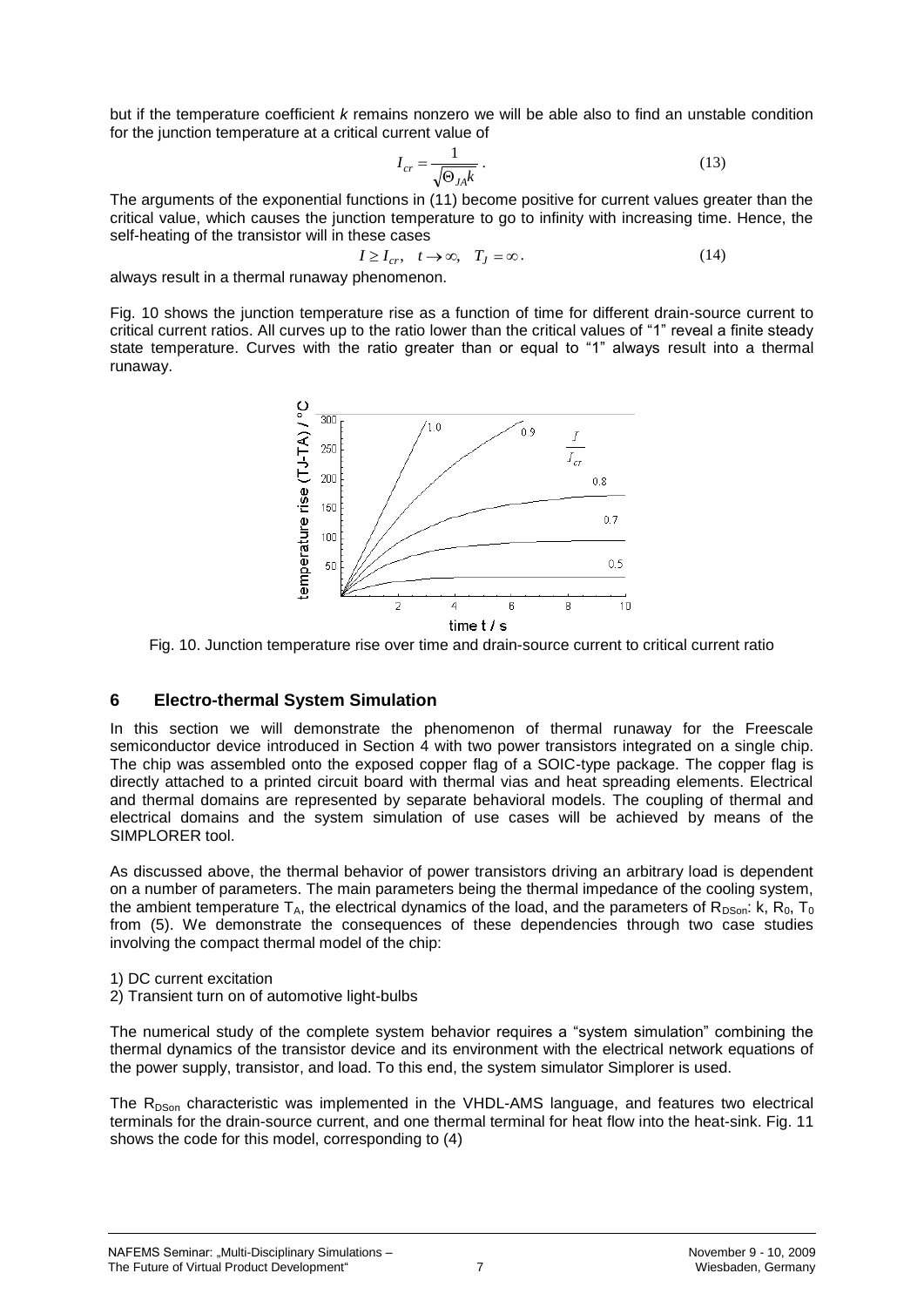```
LIBRARY IEEE;
USE IEEE.ELECTRICAL_SYSTEMS.ALL;
USE IEEE.THERMAL_SYSTEMS.ALL;
ENTITY RDS_MODEL IS<br>PORT (QUANT
               QUANTITY RDS1 : RESISTANCE := 0.035;QUANTITY t0 : IN TEMPERATURE := 298.0;
                QUANTITY KC1 : REAL := 0.35e-3; 
               QUANTITY CTRL: REAL := 0.0;
               TERMINAL th1 : thermal;
                TERMINAL p,m : ELECTRICAL);
END ENTITY RDS_MODEL;
ARCHITECTURE behav OF RDS_MODEL IS
                QUANTITY v ACROSS i THROUGH p TO m;
               QUANTITY t_val ACROSS h THROUGH th1 TO thermal_ref;
BEGIN
       IF (CTRL \le 0.0) USE
               i = 0.0;
               h == 0.0ELSE
               v == i*(RDS1+KC1*(t_val-t0));h == -i^*v:
       END USE;
END ARCHITECTURE behav;
```
Fig. 11. VHDL-AMS Model of the temperature-dependent drain – source resistance.

#### **6.1 Case Study 1: DC loading of the MOSFET**

The case of the DC excitation can be used to determine the critical steady-state current above which thermal runaway will occur. Fig 12 shows the simple Simplorer model used for this calculation. In Simplorer, the A, B, C matrices of the reduced-order model of the chip thermal model are read in directly using the built-in multi-domain state-space model. The transistor was modeled as a temperature dependent thermal resistor with the VHDL\_AMS representation from Fig. 11. For this test, one transistor is supplied with DC current, while the other is disconnected. The Power P dissipated across  $R_{DSon}$  is injected into the thermal network. The conservative formulation ensures that both electrical and thermal equations are solved simultaneously for a closed electro-thermal solution.

Fig. 13 shows the results of the junction temperature  $T<sub>u</sub>$  of the transistor under test assuming ambient temperature of 25°C. It can be seen that the critical current is about 20 A. Fig 14 shows the maximum temperature reached after 100 ms DC excitation for ambient temperatures of 25°C, 50°C and 75°C. Here it is apparent that the critical current is also dependent to a certain extent on the ambient temperature. These dependencies indicate the importance of a coupled electro-thermal simulation in obtaining reliable results.



Fig. 12. DC test circuit modeled in Simplorer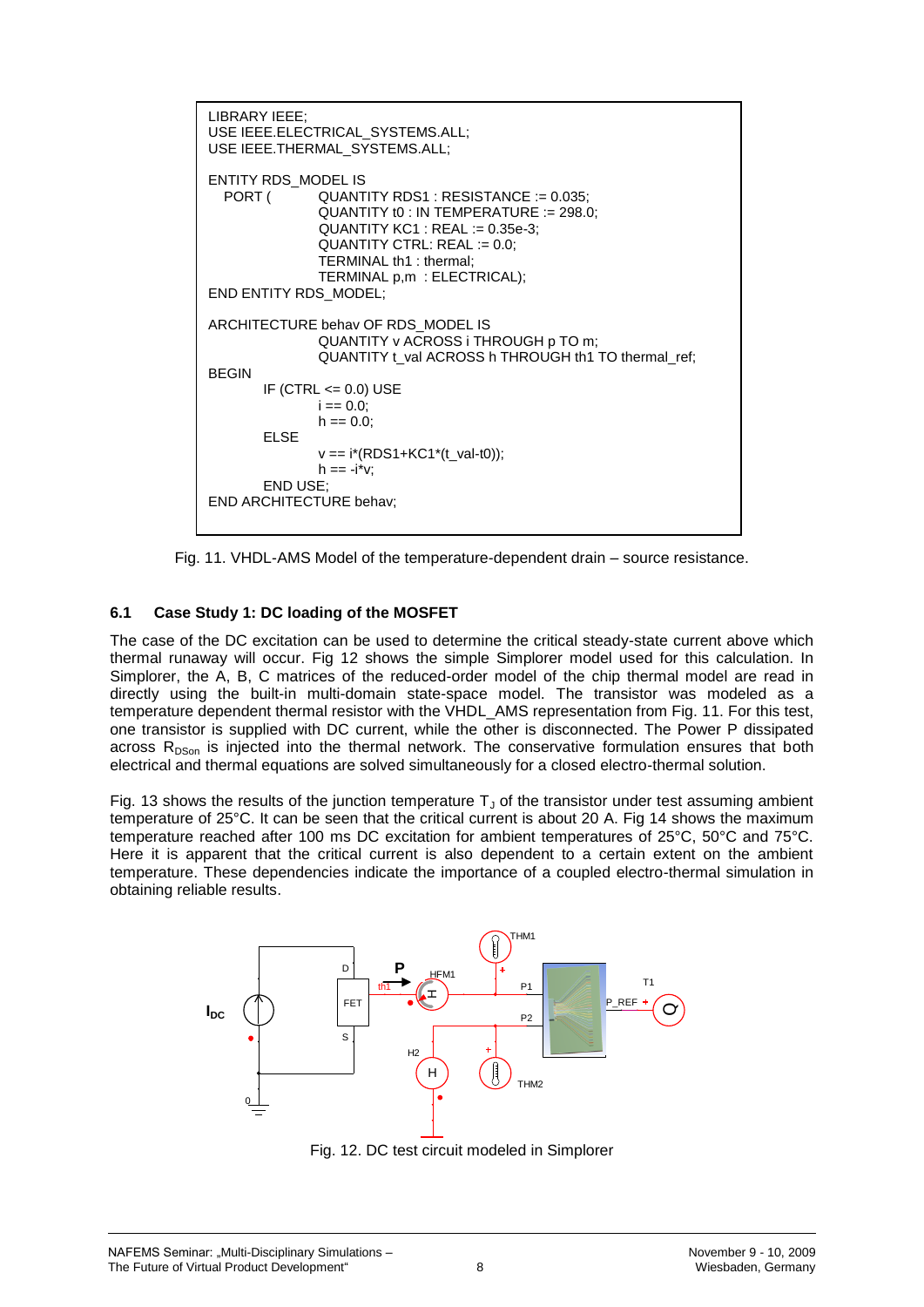

Fig. 13. Transient junction temperature curves as a function of dc loading level  $T_A = 25^\circ$ ,  $k = 3.5e-4$ ,  $R_0 = 35mO$ hm,  $T_0 = 25^\circ$ C,



Fig. 14. Maximum junction temperature  $@t = 100 \text{ms}$  vs. dc loading level for ambient temperatures 25°C – 75°C  $k = 3.5e-4$ ,  $R_0 = 35mOhm$ ,  $T_0 = 25$ °C.

#### **6.2 Case Study 2: Transient Turn-on of an Automotive Light-Bulb**

In this case, the MOSFET is to be used to drive an automotive light-bulb of type P21W. The light-bulb model is represented using an existing Spice model which was imported directly into Simplorer. The test considers the turn-on characteristics of the circuit considering 1, 2, or 3 bulbs in parallel (see Fig 15). Fig. 16 shows the transient current waveforms for these cases. The maximum current and steadystate currents increase more or less proportionally to the number of bulbs. Fig. 17 shows the transient behavior of *T<sup>J</sup>* for the three loading cases. It is apparent that the temperature increases non-linearly with the loading level due to the thermal runaway phenomenon.



Fig. 15. Simulation model of P21W light-bulb use case

3 lamps 2 lamps

0.70